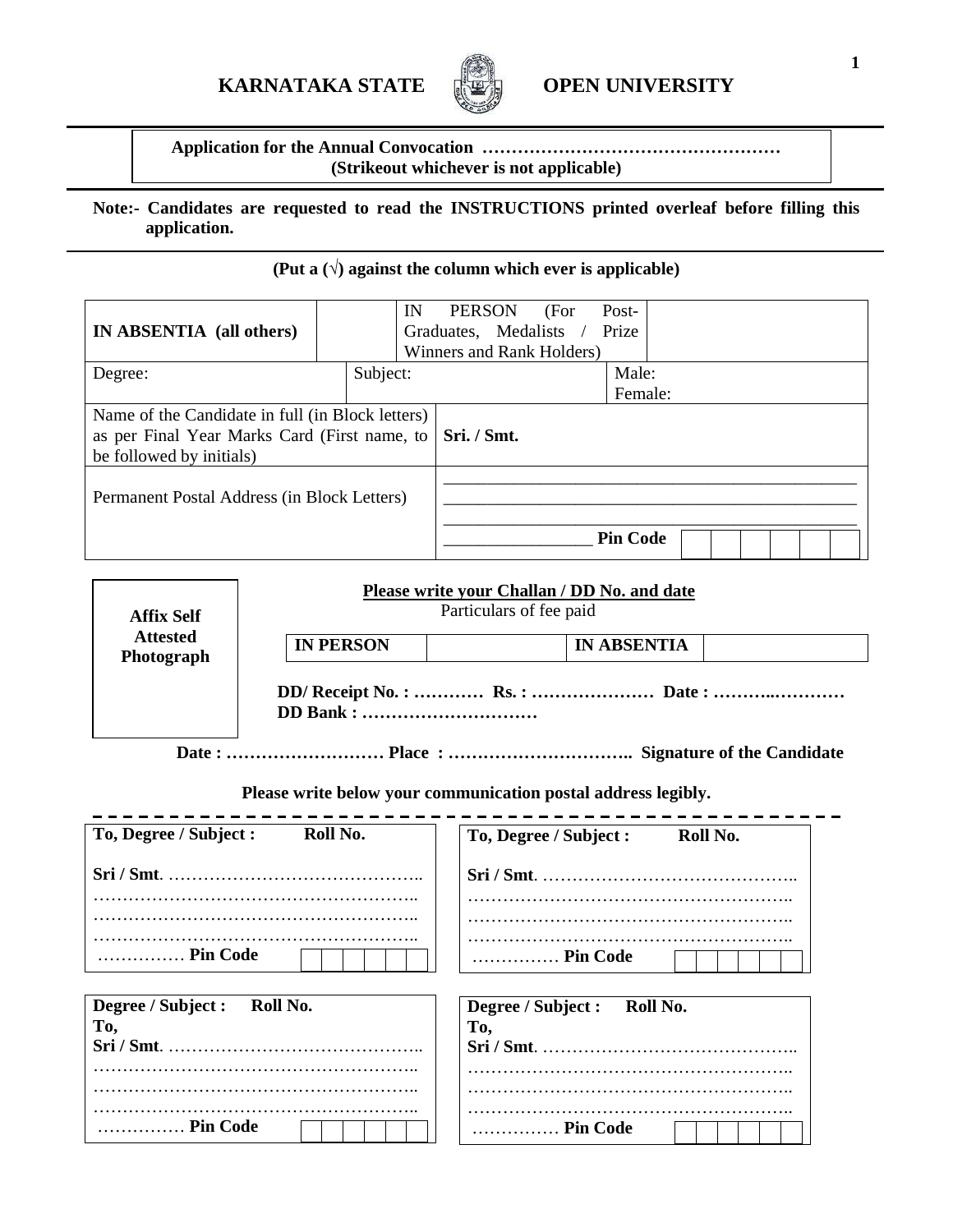| (a) | <b>Details of final Year Examination</b>                                                                | <b>Final Year Examination</b> |                     | <b>Class obtained</b> |
|-----|---------------------------------------------------------------------------------------------------------|-------------------------------|---------------------|-----------------------|
|     | Passed (Xeroxed copy of Final<br><b>Year Class Declared Marks</b>                                       |                               |                     |                       |
|     | Card should be enclosed)<br>(Consolidated Marks)<br>Card                                                | Reg. No.                      | <b>Month</b>        | Year                  |
|     | should not be enclosed)                                                                                 |                               |                     |                       |
| (b) | Whether<br>passed the<br>lower<br>examination after passing the $\vert$ No / Yes (if yes, give details) |                               |                     |                       |
|     | final year Examination? Please                                                                          |                               |                     |                       |
|     | give details.                                                                                           |                               |                     |                       |
| (c) | Date of Removal of N.C.L. /                                                                             |                               |                     |                       |
|     | Declaration of Class: (N.C.L.                                                                           |                               | <b>Examination:</b> |                       |
|     | Not cleared Lower semester /                                                                            |                               | <b>Centre</b>       |                       |
|     | year Examination)                                                                                       |                               |                     |                       |

| <b>Office Use Only</b>  |                     |        |             |
|-------------------------|---------------------|--------|-------------|
| Registration No.:       |                     | Date : |             |
| <b>ELIGIBILITY LIST</b> |                     |        |             |
| Vol. $No.$ :            | Page No.:           |        | $SI. No.$ : |
| $D.C. No.$ :            | <b>Issued Date:</b> |        |             |
| Dispatch No.:           | Date :              |        |             |

Certified that the above Candidate was student of this University from ………………. to ……………… and passed ……………………… Examination in the year …………………….

-------------------------------

**Signature of the Officer** 

-----------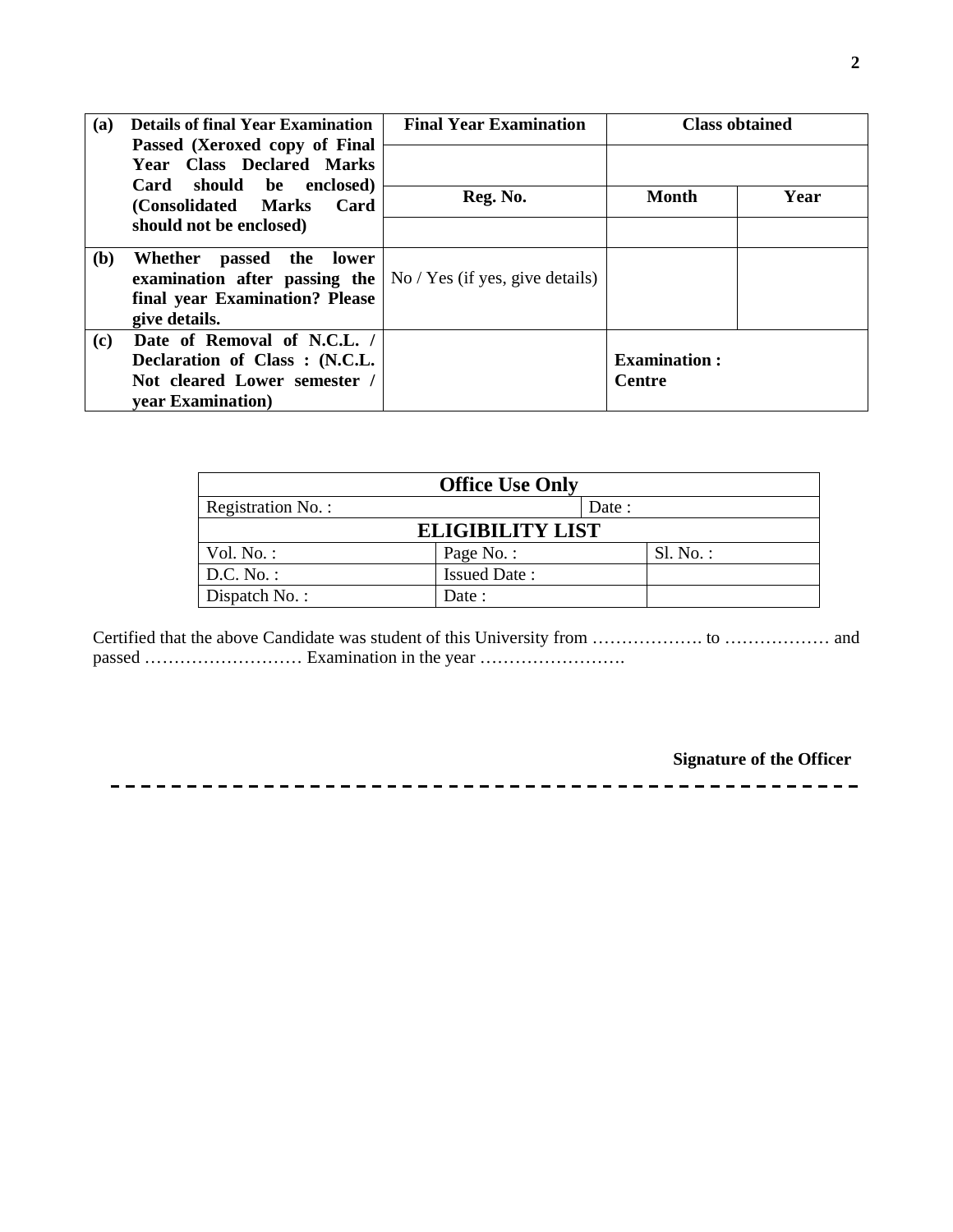**Declaration to be signed by candidate is detailed in this application. This should be invariably signed by the applicant.** 

| <b>DECLARATION</b>                                                                                                                                                                                                                                                                                                                                                                                                                                                                                                                                                                                                                                                                                                                                                                                                                                                                                                                                                                                                                                                                                                                                                                   |  |  |
|--------------------------------------------------------------------------------------------------------------------------------------------------------------------------------------------------------------------------------------------------------------------------------------------------------------------------------------------------------------------------------------------------------------------------------------------------------------------------------------------------------------------------------------------------------------------------------------------------------------------------------------------------------------------------------------------------------------------------------------------------------------------------------------------------------------------------------------------------------------------------------------------------------------------------------------------------------------------------------------------------------------------------------------------------------------------------------------------------------------------------------------------------------------------------------------|--|--|
| I hereby solemnly declare and promise that, if admitted to the Degree of<br>conversation, conduct myself, as befits a member of this University; that I shall, to the<br>utmost of my capacity and opportunity, support the cause of morality and sound<br>learning, and that, as far as in me lies, I shall uphold and advance the social order and<br>the well being of my fellowmen.<br>I shall faithfully and carefully fulfill the duties of the profession to which I may be<br>admitted by virtue of Degree, that I shall, on all occassions, maintain its purity and<br>reputation and I shall never deviate from the straight path of their honourable exercise<br>by making my knowledge subservient to unworthy ends.<br>(In case on Non-professional Degrees the $2nd$ paragraph be scored off)                                                                                                                                                                                                                                                                                                                                                                          |  |  |
|                                                                                                                                                                                                                                                                                                                                                                                                                                                                                                                                                                                                                                                                                                                                                                                                                                                                                                                                                                                                                                                                                                                                                                                      |  |  |
| <b>Signature of the Candidate</b><br>Date:                                                                                                                                                                                                                                                                                                                                                                                                                                                                                                                                                                                                                                                                                                                                                                                                                                                                                                                                                                                                                                                                                                                                           |  |  |
| <b>INSTRUCTIONS TO THE CANDIDATES</b>                                                                                                                                                                                                                                                                                                                                                                                                                                                                                                                                                                                                                                                                                                                                                                                                                                                                                                                                                                                                                                                                                                                                                |  |  |
| 01. While sending the application to the Registrar (Evaluation), please super scribe on<br>02. Please enter clearly in BLOCK LETTERS in the place provided, the correct Postal<br>Address to which Degree Certificate and communication, if any, is to be sent.<br>03. You are required to furnish complete information in the form, and then affix self<br>attested a stamp size colour photograph, TWO photos (without self attested) may<br>be placed in separate envelope and enclosed with the Application.<br>04. Self attested Xerox copies of Marks Cards of all the years/ semesters shall be<br>invariable enclosed.<br>05. Post-Graduates, Medalists / Prize winners and Rank holders only can take their<br>Degree Certificate IN PERSON. All other will be given the Degree Certificate<br>only IN ABSENTIA.<br>06. The candidate shall sign in all the places where he/she is required to sign.<br>07. After payment of the prescribed fee (KSOU -09 Examination Fund Challan or<br>demand draft) the completed application form shall be sent directly to the<br>Registrar (Evaluation), Karnataka State Open University, Manasagan-gotri,<br><b>Mysore - 570006.</b> |  |  |
| 08. Enquires relating to Non receipt of Convocation Application will not receive<br>attention in the University office. If a self – addressed inland letter is enclosed to<br>the Application, or if submitted in person, acknowledgment will be given.<br>09. Incomplete Applications are liable to be rejected without assigning any reason.<br>REFUND<br>IS NOT PERMISSIBLE<br><b>UNDER</b><br>OF<br>AMOUNT<br><b>ANY</b><br>CIRCUMSTANCES.<br>10. Candidates who have applied under In Person Category, if failed to attend the<br>Convocation shall remit an extra Penal Fee Rs. 100-00 for sending the Degree<br>Certificate by Registered Post.<br>11. After the Convocation, the Degree Certificate Will be Sent to the eligible<br>Candidates (under In Absentia Category), only through Registered Post. If the said                                                                                                                                                                                                                                                                                                                                                       |  |  |

**3**